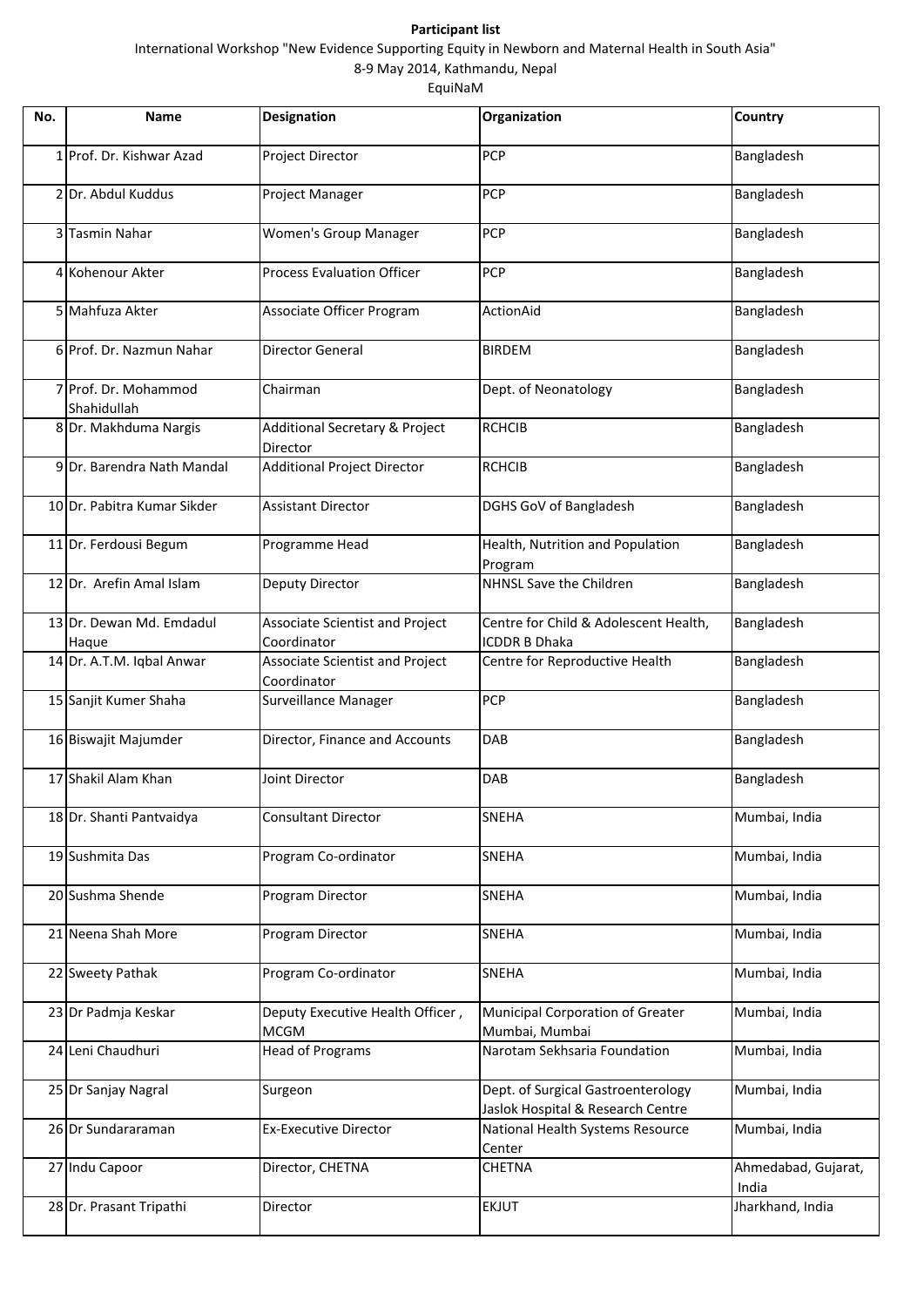## **Participant list**

EquiNaM

International Workshop "New Evidence Supporting Equity in Newborn and Maternal Health in South Asia"

8‐9 May 2014, Kathmandu, Nepal

| 29 Keya Chatterjee            | Team Leader, Ranchi                                     | <b>EKJUT</b>                                                                                       | Jharkhand, India |
|-------------------------------|---------------------------------------------------------|----------------------------------------------------------------------------------------------------|------------------|
| 30 Shibanand Rath             | <b>Trial Project Manager</b>                            | EKJUT                                                                                              | Jharkhand, India |
| 31 Dr. Sutapa Nandi           | <b>Additional Professor</b>                             | Indian Institute of Public Health- Delhi,<br>Public Health Foundation of India                     | New Delhi, India |
| 32 Dr. Suranjeen Prasad       | State Program Manager                                   | JHPIEGO at Jharkhand                                                                               | Jharkhand, India |
| 33 Dr. Isha Prasad Bhagwat    | National Manager, Health and<br>Nutrition               | Save the Children                                                                                  | India            |
| 34 Vimala Ramakrishnan        | Director                                                | New Concept Information System                                                                     | India            |
| 35 Rajkumar Gope              | Policy Advocacy Manager                                 | <b>EKJUT</b>                                                                                       | Jharkhand, India |
| 36 Prof. Dr. Anthony Costello | Director                                                | UCL Institute for Global Health (London) UK                                                        |                  |
| 37 Dr. Tanja AJ Houweling     | Senior Research Associate                               | UCL Institute for Global Health (London) UK & Netherlands<br>& ErasmusMC University Medical Center |                  |
| 38 Glyn Alcock                | <b>Technical Advisor</b>                                | UCL Institute for Global Health (London) UK                                                        |                  |
| 39 Dr. Joanna Morrision       | <b>Technical Advisor</b>                                | UCL Institute for Global Health (London) UK                                                        |                  |
| 40 Dr. Naomi Saville          | <b>Technical Advisor</b>                                | UCL Institute for Global Health (London) UK                                                        |                  |
| 41 Tom Harrison               | BA in International Division with<br>Politics (Student) | UCL Institute for Global Health (London) UK                                                        |                  |
| 42 Prof. Dr. D.S. Manandhar   | President/Executive Director                            | <b>MIRA</b>                                                                                        | Kathmandu, Nepal |
| 43 Dr. Ramesh Adhikari        | <b>Vice President</b>                                   | <b>MIRA</b>                                                                                        | Kathmandu, Nepal |
| 44 Dr. Prakash S. Shrestha    | <b>General Secretary</b>                                | <b>TUTH</b>                                                                                        | Kathmandu, Nepal |
| 45 Dr. Kasturi Malla          | <b>Executive Member</b>                                 | <b>MIRA</b>                                                                                        | Kathmandu, Nepal |
| 46 Dr. B K Malla              | <b>Executive Member</b>                                 | KMC                                                                                                | Kathmandu, Nepal |
| 47 Dr. Madan Manandhar        | <b>Ex-Executive Member</b>                              | <b>MIRA</b>                                                                                        | Kathmandu, Nepal |
| 48 Dr. Sunil R. Manandhar     | <b>Executive Member</b>                                 | <b>MIRA</b>                                                                                        | Kathmandu, Nepal |
| 49 Jyoti R. Shrestha          | Research Coordinator                                    | <b>MIRA</b>                                                                                        | Kathmandu, Nepal |
| 50 Bhim P. Shrestha           | <b>Trail Manager</b>                                    | <b>MIRA</b>                                                                                        | Kathmandu, Nepal |
| 51 Kirti M. Tumbahangphe      | Program manager                                         | <b>MIRA</b>                                                                                        | Makwanpur, Nepal |
| 52 Aman Sengupta              | Sr. Data Manager                                        | <b>MIRA</b>                                                                                        | Kathmandu, Nepal |
| 53 Amrendra Ray               | Site Manager                                            | <b>MIRA</b>                                                                                        | Dhanusha, Nepal  |
| 54 Rishi Prasad Neupane       | Sr. Facilitation Officer                                | <b>MIRA</b>                                                                                        | Dhanusha, Nepal  |
| 55 Bharat Budhathoki          | Sr. Monitoring & Evaluation Officer MIRA                |                                                                                                    | Makwanpur, Nepal |
| 56 Machhindra Basnet          | Sr. Process Evaluation Officer                          | <b>MIRA</b>                                                                                        | Dhanusha, Nepal  |
| 57 Kabita Sah                 | <b>Process Evaluation Officer</b>                       | <b>MIRA</b>                                                                                        | Dhanusha, Nepal  |